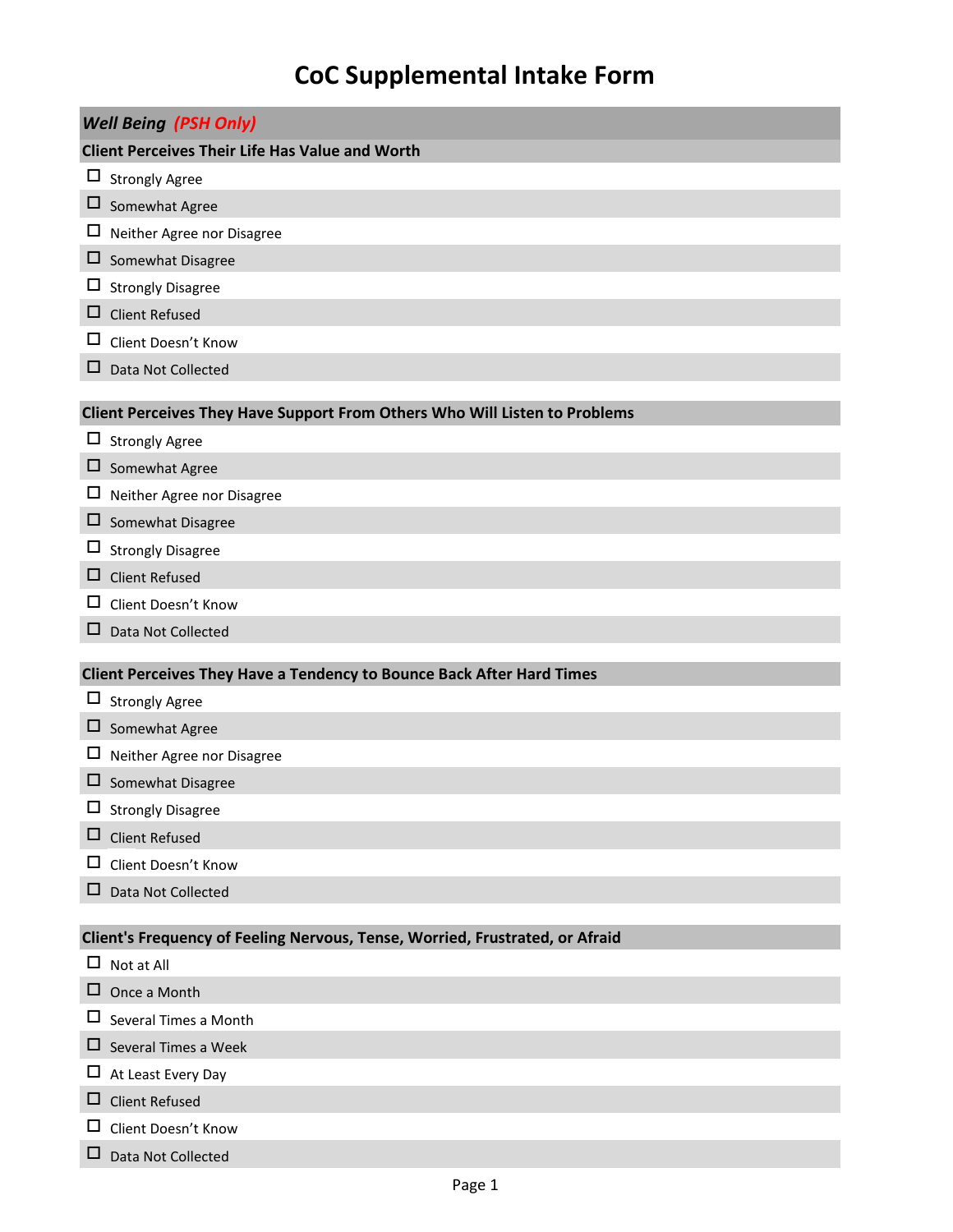|        | <b>General Health Status</b>                                                                             | (PSH Only) | If linked to a mental health agency please list:                                                      |  |  |
|--------|----------------------------------------------------------------------------------------------------------|------------|-------------------------------------------------------------------------------------------------------|--|--|
|        | $\Box$ Excellent                                                                                         |            |                                                                                                       |  |  |
|        | $\Box$ Very Good                                                                                         |            |                                                                                                       |  |  |
|        | $\Box$ Good                                                                                              |            | OR:                                                                                                   |  |  |
|        | $\Box$ Fair                                                                                              |            | $\Box$ Not currently linked, but <b>NEEDS</b> linkage                                                 |  |  |
| $\Box$ | Poor                                                                                                     |            | $\Box$ Not currently linked, does NOT need linkage                                                    |  |  |
| □      | <b>Client Refused</b>                                                                                    |            |                                                                                                       |  |  |
| ப      | Client Doesn't Know                                                                                      |            | $\Box$ Yes<br>$\Box$ No<br>Pregnant                                                                   |  |  |
|        | $\Box$ Data Not Collected                                                                                |            | Due Date:                                                                                             |  |  |
|        |                                                                                                          |            |                                                                                                       |  |  |
|        | <b>Employment</b>                                                                                        |            |                                                                                                       |  |  |
|        | <b>Employed</b>                                                                                          |            | If Currently Employed, Select Tenure                                                                  |  |  |
|        | $\Box$ Yes                                                                                               |            | $\Box$ Full-time                                                                                      |  |  |
| ΙI     | <b>No</b>                                                                                                |            | Part-time<br>ப                                                                                        |  |  |
| П.     | Data not collected                                                                                       |            | $\Box$ Seasonal                                                                                       |  |  |
|        |                                                                                                          |            | Data not collected<br>$\Box$                                                                          |  |  |
|        | If Employed Average Number of Hours Worked Per Week                                                      |            | If No, Why Not Employed                                                                               |  |  |
|        |                                                                                                          |            | $\Box$ Looking for Work                                                                               |  |  |
|        |                                                                                                          |            | Unable to Work<br>ш.                                                                                  |  |  |
|        |                                                                                                          |            | $\Box$ Not Looking for Work                                                                           |  |  |
|        |                                                                                                          |            | $\Box$ Client refused                                                                                 |  |  |
|        |                                                                                                          |            | Client doesn't know                                                                                   |  |  |
|        |                                                                                                          |            | □                                                                                                     |  |  |
|        |                                                                                                          |            | Data not collected<br>□                                                                               |  |  |
|        | <b>Last Grade Completed</b>                                                                              |            |                                                                                                       |  |  |
|        | <b>Highest Level of Education Attained</b>                                                               |            |                                                                                                       |  |  |
|        | $\Box$ Less than Grade 5                                                                                 |            | $\Box$ Associate's Degree                                                                             |  |  |
|        | $\Box$ Grades 5-6                                                                                        |            | $\Box$ Bachelor's Degree                                                                              |  |  |
|        | Grades 7-8                                                                                               |            | □ Graduate Degree                                                                                     |  |  |
|        | $\square$ Grades 9-11                                                                                    |            | $\square$ Vocational Certification                                                                    |  |  |
| ш      | 12th grade/High School Diploma                                                                           |            | $\Box$ Client doesn't know                                                                            |  |  |
|        | $\Box$ School program does not have grade levels                                                         |            | $\Box$ Client refused                                                                                 |  |  |
| □      | <b>GED</b><br>$\square$ Some College                                                                     |            | $\square$ Data not collected                                                                          |  |  |
|        |                                                                                                          |            |                                                                                                       |  |  |
|        | <b>Received Vocational Training</b>                                                                      |            |                                                                                                       |  |  |
|        | Yes                                                                                                      |            | Client doesn't know<br>□                                                                              |  |  |
|        | $\Box$ No                                                                                                |            | Client refused<br>□.                                                                                  |  |  |
|        |                                                                                                          |            |                                                                                                       |  |  |
|        | Zip Code of Last Permanent Address                                                                       |            |                                                                                                       |  |  |
|        |                                                                                                          |            |                                                                                                       |  |  |
|        | <b>General Area of Previous Residence</b>                                                                |            |                                                                                                       |  |  |
| ш      | Within Franklin County (Outside City-Columbus)                                                           |            |                                                                                                       |  |  |
|        | $\Box$ Outside Franklin County (Outside City-Columbus)<br>Outside Franklin County (Inside City-Columbus) |            | $\Box$ Within Franklin County (Within City-Columbus)<br>$\Box$ Outside of Ohio<br>Client Doesn't Know |  |  |